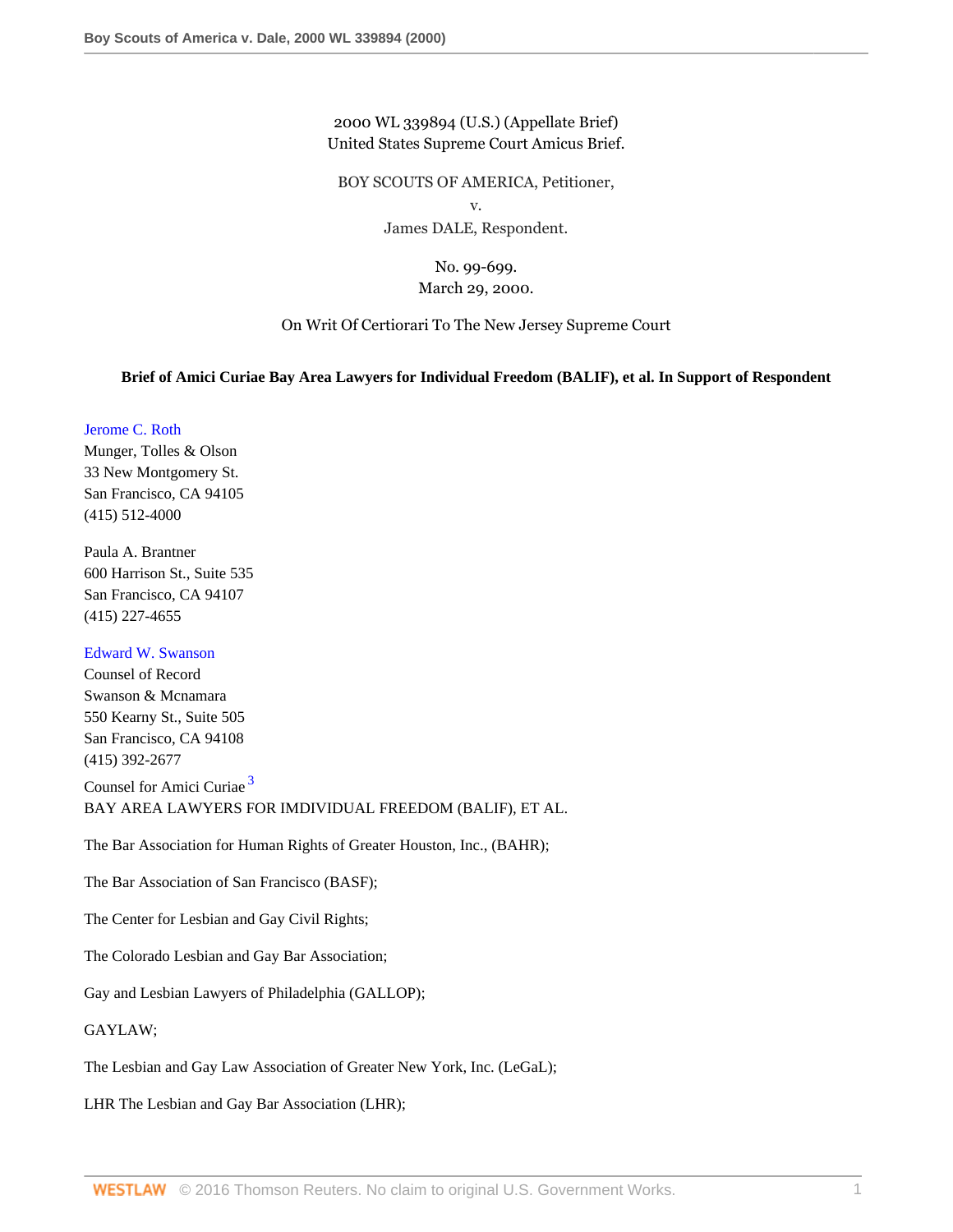The Massachusetts Lesbian and Gay Bar Association (MLGBA);

The Minnesota Lavender Bar Association (MLBA);

Washington LEGALS

#### **\*i** TABLE OF CONTENTS

|                                                                                                 | iii            |
|-------------------------------------------------------------------------------------------------|----------------|
|                                                                                                 |                |
|                                                                                                 | $\mathfrak{D}$ |
|                                                                                                 |                |
| A. THE PROFOUND NEXUS BETWEEN THE BSA AND THE GOVERNMENT AND THE                                |                |
| BSA'S CHOICE TO ENLIST THE GOVERNMENT IN ADVOCATING ITS MESSAGE ARE                             |                |
|                                                                                                 |                |
| 1. The Relationship between the BSA and the Government Provides a Wide Range of Mutual Benefits |                |
|                                                                                                 |                |
| 2. The Relationship between the BSA and the Government Has Created a Profound Connection        | 10             |
|                                                                                                 |                |
|                                                                                                 | 11             |
| *ii 4. States Have A Compelling Interest in Preventing Joint Government Partners From Engaging  | 12             |
| in Invidious Discrimination And Conscripting State and Local Entities Into Disseminating A      |                |
|                                                                                                 |                |
| B. THE BSA's PARTNERSHIP WITH THE GOVERNMENT IN ADVOCATING ITS                                  | 14             |
| PHILOSOPHY BELIES ITS CLAIM THAT DISCRIMINATING AGAINST GAY PERSONS IS A                        |                |
|                                                                                                 |                |
| C. THE BSA HAS OVERLOOKED ITS CLOSE NEXUS WITH THE GOVERNMENT IN                                | 15             |
| EXAGGERATING THE CONSEQUENCES OF THE DECISION OF THE COURT BELOW                                |                |
|                                                                                                 | 16             |
|                                                                                                 | 1a             |
|                                                                                                 |                |

## **\*iii** TABLE OF AUTHORITIES

| Cases                                                                  |                |
|------------------------------------------------------------------------|----------------|
| Board of Dir. of Rotary Int'l v. Rotary Club of Duarte, 481 U.S. 537   | $\mathfrak{D}$ |
|                                                                        |                |
| Burton v. Wilmington Parking Authority, 365 U.S. 715 (1961)            | 8.10           |
|                                                                        | 8.14.15        |
| New York State Club Ass'n v. City of New York, 487 U.S. 1 (1988)       | $\overline{2}$ |
|                                                                        | 2,3            |
|                                                                        | 12, 13         |
| San Francisco Arts & Athletics v. United States Olympic Committee, 483 | 6, 7, 10, 14   |
|                                                                        |                |
|                                                                        | 6.7            |
| <b>Statutes</b>                                                        |                |
|                                                                        | 8              |
|                                                                        | 8              |
|                                                                        | 8, 11          |
|                                                                        | 11             |
|                                                                        | 8              |
|                                                                        | 8              |

<span id="page-1-0"></span>\*[1](#page-10-0) Pursuant to this Court's rule 37.3, <sup>1</sup> amicus curiae Bay Area Lawyers for Individual Freedom (BALIF), and various other *amici*, representing a number of bar associations nationwide, respectfully submit this brief urging this Court to affirm the judgment of the Supreme Court of New Jersey. In particular, *amici* request that the Court find that a State's application of its antidiscrimination laws to prohibit sexual orientation discrimination by an organization like the Boys Scouts of America ("BSA"), which has sought and obtained endorsement and leadership by governmental agencies and has enlisted the joint participation of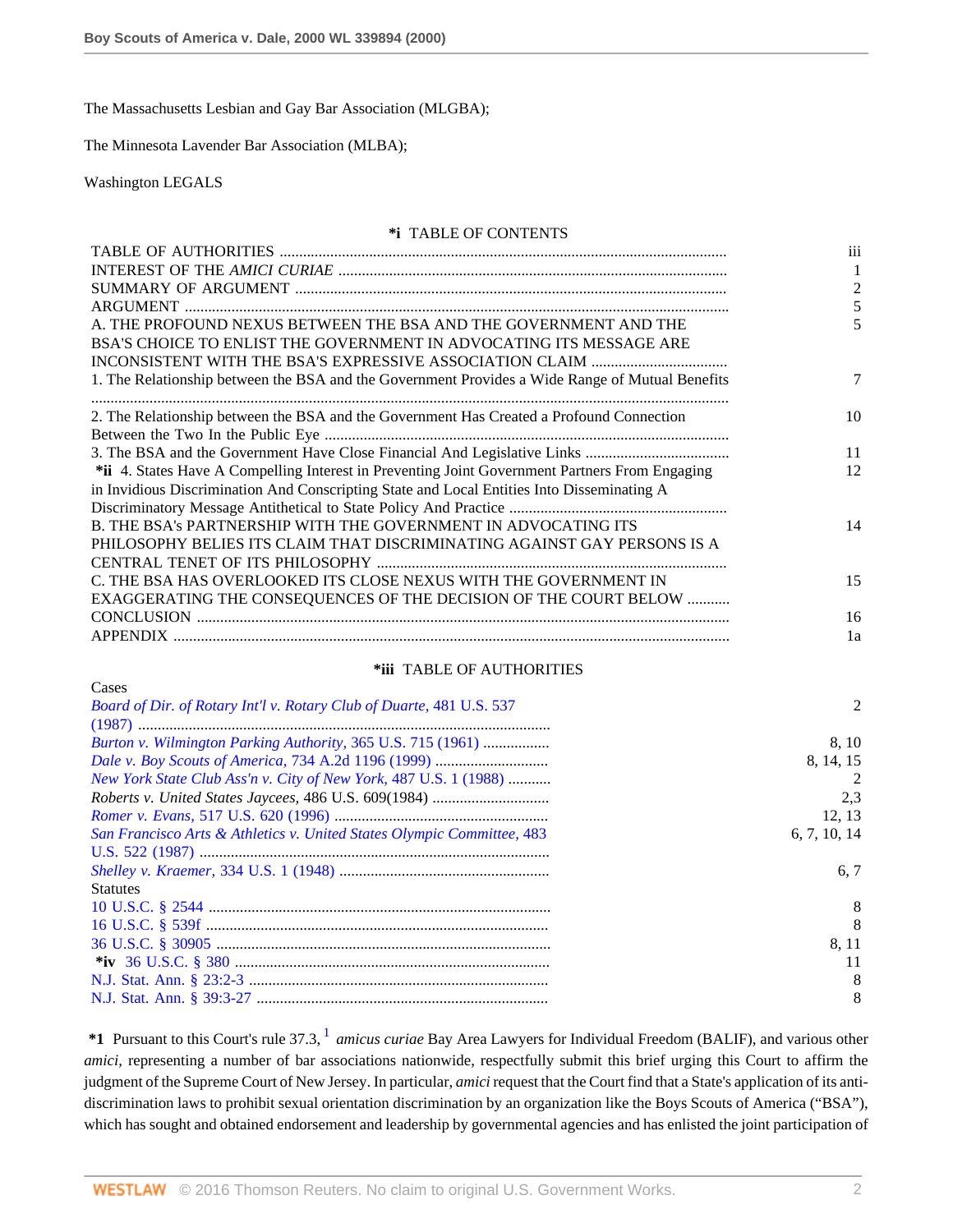the government in promulgating its viewpoints, does not infringe upon the organization's First Amendment rights of expressive association.

### **INTEREST OF THE** *AMICI CURIAE*

BALIF is a minority bar association of over 500 lesbian, gay and bisexual members of the San Francisco Bay Area legal community. Founded in 1980, BALIF promotes the professional interests of its members and the legal interests of the gay, lesbian and bisexual community at large. As part of that mission, BALIF actively participates in public policy debates concerning the rights of lesbians, gay men and bisexuals. BALIF frequently appears as *amicus curiae* in cases where it can provide perspective and argument that will **\*2** inform a court's decision on a matter of broad public importance, such as this case. BALIF is joined by - other *amici* which are also minority and local bar associations around the country.

The interests of the other *amici curiae* are detailed in the Appendix to this brief.

BALIF and the other *amici* have long been concerned about the discrimination that many of our nation's citizens face based solely on characteristics such as their sexual orientation. *Amici* believe that States may constitutionally protect their citizens against discrimination in public accommodations, as New Jersey and other States have done. *Amici* further believe that organizations like the BSA, which have voluntarily sought and obtained extensive governmental sponsorship and endorsement and have enlisted governmental participation in dissemination of the organization's message, have no First Amendment associational right to engage in discrimination in violation of State law.

## <span id="page-2-0"></span>SUMMARY OF ARGUMENT

This brief is submitted in response to the argument by the BSA that application of State anti-discrimination laws to prohibit exclusion of gay members based solely on their sexual orientation infringes upon its expressive association rights under the First Amendment. The BSA's claim, which relies wholly on the attempt to distinguish the *Roberts* trilogy of cases, <sup>[2](#page-10-1)</sup> misses the

mark because it entirely overlooks the **\*3** extraordinary degree of financial, legislative and symbolic interconnection between the organization and both the federal and State governments. Unlike the organizations in the cases on which the BSA relies, the BSA has actively and successfully obtained the endorsement, sponsorship and imprimatur of all levels of our government, from the President and Congress of the United States to State-run public schools and local fire and police departments. The organization's profound nexus with the government, its voluntary enlistment of federal and State participation in disseminating its message of positive moral values to our nation's youth, and the resulting public perception of government endorsement of the organization's viewpoints undercut the BSA's expressive association claim for three reasons.

First, where an organization actively enlists the sponsorship, leadership and joint participation of the government to express its viewpoints, as the BSA has done for decades, and thereby chooses to benefit from its close identification with the government, it cannot invoke its expressive association rights to engage in discrimination in a manner that its government partner would itself be prohibited from engaging in. Moreover, where a State has affirmatively prohibited discrimination based on sexual orientation, the BSA's decision to enlist the agencies of that State as leaders of the organization is wholly inconsistent with any claim that the organization's core purposes require exclusion of **\*4** members who do not agree with its purported antigay message.

Second, as an evidentiary matter, the long history of joint participation by BSA and the government in promulgating BSA's message of positive moral values to youngsters - a message that traditionally has been silent with respect to questions of sexual orientation but that has advocated "tolerance of all persons," Brief for Petitioners 5 - belies the BSA's claim that its core expressive purpose is inconsistent with gay membership. In fact, to find otherwise would suggest that the governmental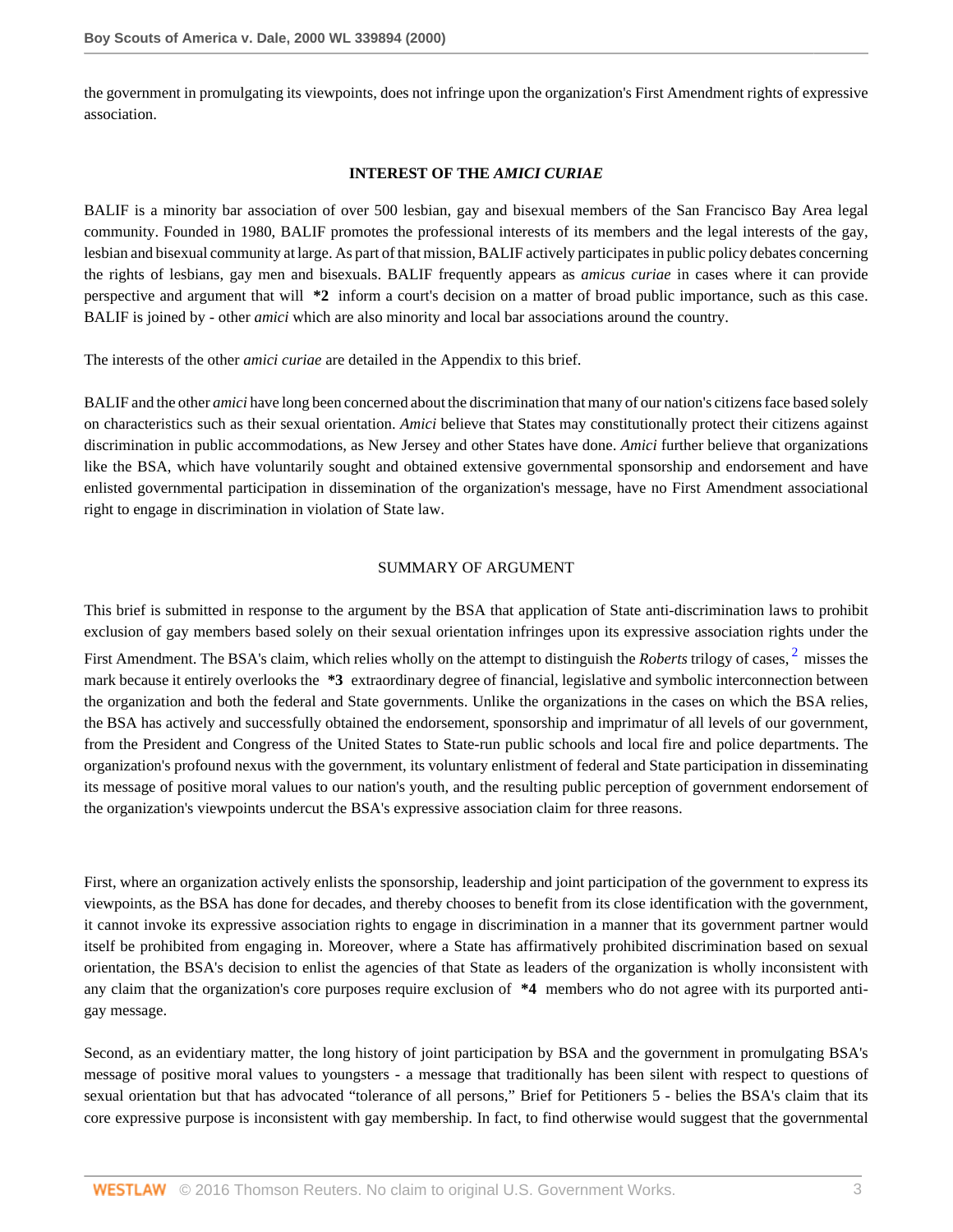agencies that have sponsored the BSA have in fact known about and endorsed the organization's purported "philosophy" against gay members - a notion that finds absolutely no support in the record and that could raise serious issues under both State and federal law. On the contrary, were the BSA genuinely concerned about advocating a position condemning homosexuality as its core expressive purpose and requiring the exclusion of gay members, it could not logically enlist as its troop leaders the agencies and officials of a State that advocates a policy prohibiting discrimination based on sexual orientation.

Finally, the "parade of horribles" that the BSA posits would result from affirmance of the decision below is wholly without basis. The unique relationship between the BSA and the government, based in large part on their joint promulgation of a message advocating positive values to young people, distinguishes the organization from other private noncommerical associations which do not solicit or receive similar endorsement, leadership and symbolic support from the government. There is therefore no danger that affirmance will lead down a "slippery slope" of excessive government intrusion into all private organizations' membership policies. On the contrary, the BSA has actively **\*5** encouraged government participation in its expressive activities, is therefore not wholly private, and cannot be heard to complain when its governmental partner seeks to enforce its own laws against discrimination.

As the New Jersey Supreme Court found, the BSA's voluntary, substantial and widely-touted connections with the government have rendered it a public accommodation within the meaning of the State's anti-discrimination statute. Likewise, the organization's active enlistment of all levels of government, including the State that enacted the anti-discrimination prohibition at issue, to assist in communicating its core message, cannot be reconciled with its claimed right to discriminate. Under these circumstances, and in light of the State's compelling interest in preventing unfair and irrational discrimination against its citizens based on sexual orientation, application of the State's anti-discrimination law to the BSA does not infringe upon its expressive association rights.

### **ARGUMENT**

# **A. THE PROFOUND NEXUS BETWEEN THE BSA AND THE GOVERNMENT AND THE BSA'S CHOICE TO ENLIST THE GOVERNMENT IN ADVOCATING ITS MESSAGE ARE INCONSISTENT WITH THE BSA'S EXPRESSIVE ASSOCIATION CLAIM**

The BSA argues that, under the First Amendment, private noncommercial associations retain the right to exclude any individual or group they choose from membership and especially from leadership positions, regardless of whether the exclusion is discriminatory and in violation of State law. The BSA claims that the *Roberts* trilogy of cases, prohibiting **\*6** certain private clubs from discriminating against women, are distinguishable on their face because those clubs were "quasi-commercial" and they "did not have any moral code or philosophy that was logically related to their challenged membership criteria." Brief for Petitioner 34.

But the right of wholly private organizations to refuse membership to those whose participation necessarily conflicts with the group's philosophical stance is not at issue here. The BSA's expressive association claim, and its heavy reliance on the *Roberts* trilogy, disregard the reason that the State's anti-discrimination law applies to its membership policies in the first place. Unlike the organizations at issue in those cases, the BSA has long maintained and has substantially benefited from voluntary, profound and widely-publicized connections with all levels of government, and has partnered with those governmental units in communicating its message advocating moral virtues to the nation's young. This well-established BSA/government partnership works to endow the BSA's discriminatory membership practices with the "clear and unmistakable imprimatur of the State." *Shelley v. Kraemer,* [334 U.S. 1, 20, 68 S.Ct. 836, 845 \(1948\).](http://www.westlaw.com/Link/Document/FullText?findType=Y&serNum=1948118404&pubNum=708&originatingDoc=I0ff6a7736be711d8b50e840760be4d98&refType=RP&fi=co_pp_sp_708_845&originationContext=document&vr=3.0&rs=cblt1.0&transitionType=DocumentItem&contextData=(sc.Search)#co_pp_sp_708_845) In fact, unlike the private associations to which the BSA tries to compare itself, the core expressive purpose of the organization - to teach young boys wholesome character virtues - has been intentionally represented by the BSA, and is reasonably perceived by the public, as a message shared, encouraged and advocated by the government.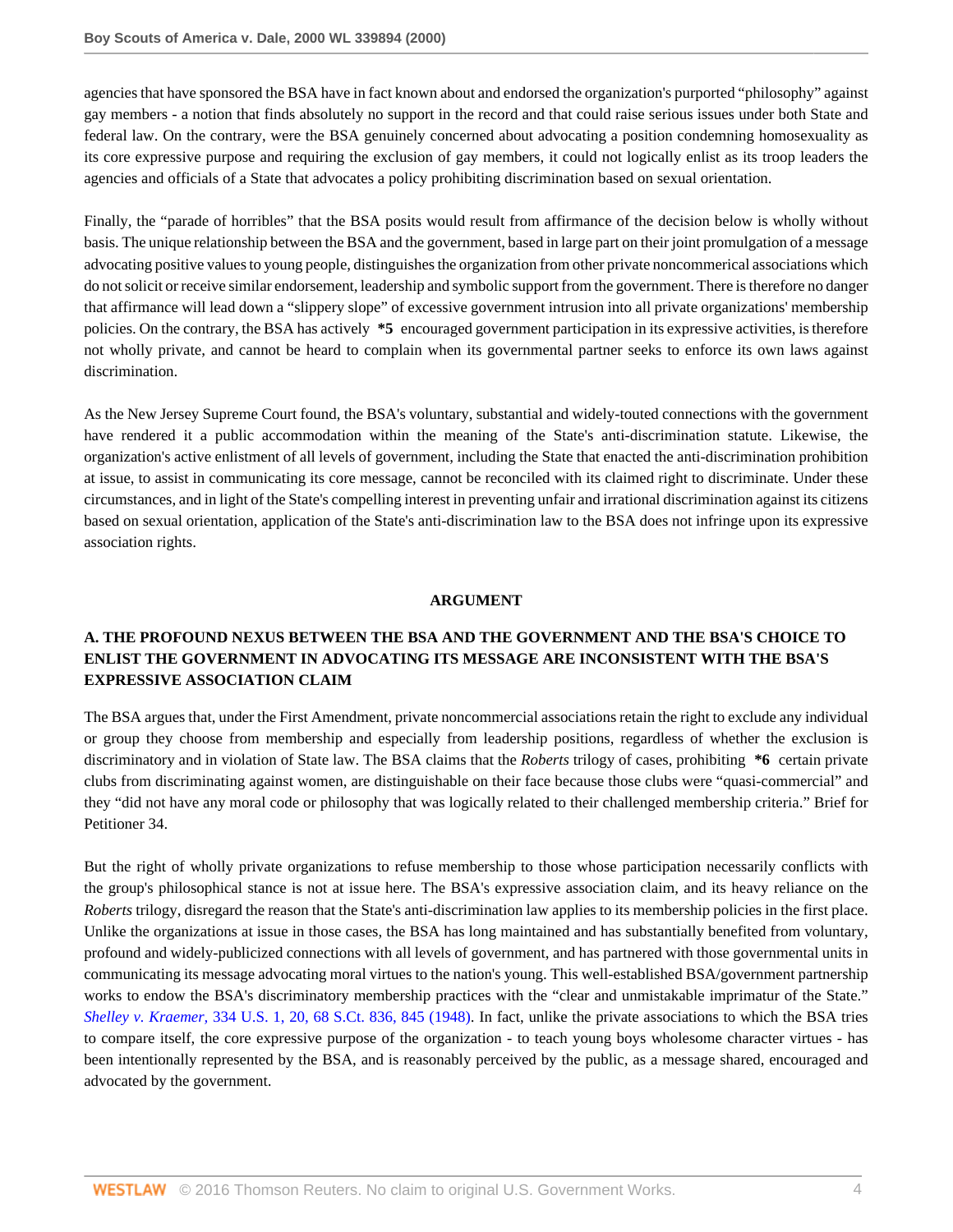Under such circumstances, an organization which holds itself out as a joint participant with the government, especially for purposes of conveying its message to the public, may be limited in its otherwise constitutionally-protected conduct. *See, e.g.,* **\*7** *[San Francisco Arts & Athletics v. United States Olympic Committee,](http://www.westlaw.com/Link/Document/FullText?findType=Y&serNum=1987079680&pubNum=708&originatingDoc=I0ff6a7736be711d8b50e840760be4d98&refType=RP&fi=co_pp_sp_708_2987&originationContext=document&vr=3.0&rs=cblt1.0&transitionType=DocumentItem&contextData=(sc.Search)#co_pp_sp_708_2987)* 483 U.S. 522, 548, 107 S.Ct. 2971, 2987 (1987) ("*SFAA*") (O'Connor, J., concurring and dissenting in part) (applying equal protection scrutiny to United States Olympic Committee's refusal to grant permission to use the word "Olympics" to gay athletic group where the Committee and the government are "joint participants in the challenged activity"). In fact, focus of the four *SFAA* dissenters detailing the close relationship between the federal government and the Olympic Committee, a non-governmental organization, is instructive here. As described below, both the BSA and the Olympic Committee have substantially entwined themselves with the government to the extent that they both have a governmental relationship that "confers a variety of mutual benefits." *Id.*, U.S. at 556-57, S.Ct. at 2991-92 (Brennan, J., dissenting); *see also id.*, U.S. at 548, S.Ct. at 2987 (O'Connor, J., dissenting in part "largely for the reasons explained by Justice Brennan in Part I-B of his dissenting opinion"). Moreover, "in the eye of the public, both national and international, the connection between the [government and the organization] is profound." *Id.*, U.S. at 557, S.Ct. at 2992 (Brennan, J., dissenting). Finally, there is a "close financial and legislative link" between the "challenged conduct," here the BSA's claims with respect to its articulated "code" or "philosophy," and the government. *Id.,* U.S. at 558, S.Ct. at 2992.

#### **1. The Relationship between the BSA and the Government Provides a Wide Range of Mutual Benefits.**

As the four dissenters in *San Francisco Arts & Athletics* recognized, where an organization and the government enter into a "symbiotic relationship" to their mutual benefit, there may arise a "sufficiently close nexus" that "action of the [private] entity … may fairly be treated as that of the State itself." *Id.* (quotations omitted); *see also* **\*8** *[Burton v. Wilmington Parking](http://www.westlaw.com/Link/Document/FullText?findType=Y&serNum=1961100551&pubNum=708&originatingDoc=I0ff6a7736be711d8b50e840760be4d98&refType=RP&originationContext=document&vr=3.0&rs=cblt1.0&transitionType=DocumentItem&contextData=(sc.Search)) Authority,* [365 U.S. 715, 81 S.Ct. 856 \(1961\)](http://www.westlaw.com/Link/Document/FullText?findType=Y&serNum=1961100551&pubNum=708&originatingDoc=I0ff6a7736be711d8b50e840760be4d98&refType=RP&originationContext=document&vr=3.0&rs=cblt1.0&transitionType=DocumentItem&contextData=(sc.Search)) (applying equal protection analysis to prohibit discrimination by private restaurant where its relationship with public parking facility contained in the same building "confer[red] on each an incidental variety of mutual benefits"). As the record in this case establishes, that is precisely the nature of the relationship between the BSA and the government.

The BSA is a federally chartered organization. At the federal level, Congress has conferred a broad range of legal, financial and symbolic benefits on the BSA. These include the exclusive right to use emblems, badges, and descriptive marks and words, *see* [36 U.S.C. § 30905,](http://www.westlaw.com/Link/Document/FullText?findType=L&pubNum=1000546&cite=36USCAS30905&originatingDoc=I0ff6a7736be711d8b50e840760be4d98&refType=LQ&originationContext=document&vr=3.0&rs=cblt1.0&transitionType=DocumentItem&contextData=(sc.Search)) the right to use without charge United States government equipment, property and services, *see* [10 U.S.C.](http://www.westlaw.com/Link/Document/FullText?findType=L&pubNum=1000546&cite=10USCAS2544&originatingDoc=I0ff6a7736be711d8b50e840760be4d98&refType=LQ&originationContext=document&vr=3.0&rs=cblt1.0&transitionType=DocumentItem&contextData=(sc.Search)) [§ 2544,](http://www.westlaw.com/Link/Document/FullText?findType=L&pubNum=1000546&cite=10USCAS2544&originatingDoc=I0ff6a7736be711d8b50e840760be4d98&refType=LQ&originationContext=document&vr=3.0&rs=cblt1.0&transitionType=DocumentItem&contextData=(sc.Search)) and the free use of designated lands within the National Forest System, *see* [16 U.S.C. § 539f](http://www.westlaw.com/Link/Document/FullText?findType=L&pubNum=1000546&cite=16USCAS539F&originatingDoc=I0ff6a7736be711d8b50e840760be4d98&refType=LQ&originationContext=document&vr=3.0&rs=cblt1.0&transitionType=DocumentItem&contextData=(sc.Search)). Moreover, as the BSA widely publicizes in order to communicate to the public that its core philosophy and message are shared by the government, "[o]ne of the causes contributing to the success of the [BSA] has been the thoughtful, wholehearted way in which each President of the United States since William Howard Taft in 1910 has taken an active part in the work of the movement." JA 46. As the record demonstrates, each such President has lent to BSA the extraordinary prestige and esteem of the office of the Chief Executive by serving as the organization's "Honorary President" during his term in office. JA 46.

This profound government nexus is equally broad at the state and local levels. New Jersey, like most States, confers substantial tax and in-kind benefits on the BSA. *See [Dale v. Boy Scouts of America,](http://www.westlaw.com/Link/Document/FullText?findType=Y&serNum=1999182240&pubNum=162&originatingDoc=I0ff6a7736be711d8b50e840760be4d98&refType=RP&fi=co_pp_sp_162_1212&originationContext=document&vr=3.0&rs=cblt1.0&transitionType=DocumentItem&contextData=(sc.Search)#co_pp_sp_162_1212)* 734 A.2d 1196, 1212 (citing [N.J.S.A. 23:2-3](http://www.westlaw.com/Link/Document/FullText?findType=L&pubNum=1000045&cite=NJST23%3a2-3&originatingDoc=I0ff6a7736be711d8b50e840760be4d98&refType=LQ&originationContext=document&vr=3.0&rs=cblt1.0&transitionType=DocumentItem&contextData=(sc.Search)) and [N.J.S.A. 39:3-27](http://www.westlaw.com/Link/Document/FullText?findType=L&pubNum=1000045&cite=NJST39%3a3-27&originatingDoc=I0ff6a7736be711d8b50e840760be4d98&refType=LQ&originationContext=document&vr=3.0&rs=cblt1.0&transitionType=DocumentItem&contextData=(sc.Search))). Most significant is the role that State-run public schools and such local agencies **\*9** as fire and police departments play as so-called "charter organizations" or sponsors of BSA activities. JA 57. These local government agencies and their officials are "responsible for leadership, the meeting place, and support for troop activities," JA 57-58, an undertaking that involves both the use of public funds and resources and the invocation of the moral stature of the government to promote the philosophy and moral code of the BSA.

Moreover, the government has long acknowledged the advantages it enjoys from its endorsement of, and links to, the BSA and from its participation in promoting the message of encouraging positive values among young people. As Congress observed in 1916, the Boy Scout movement "tends to conserve the moral, intellectual, and physical life of the coming generation, and in its immediate results does much to reduce the problem of juvenile delinquency in the cities." JA 319. Congress has further noted that "Boy Scouts have demonstrated the value of the education and training they received as an auxiliary force in the maintenance of public order and the administration of first-aid and practical assistance in times of great public emergencies." JA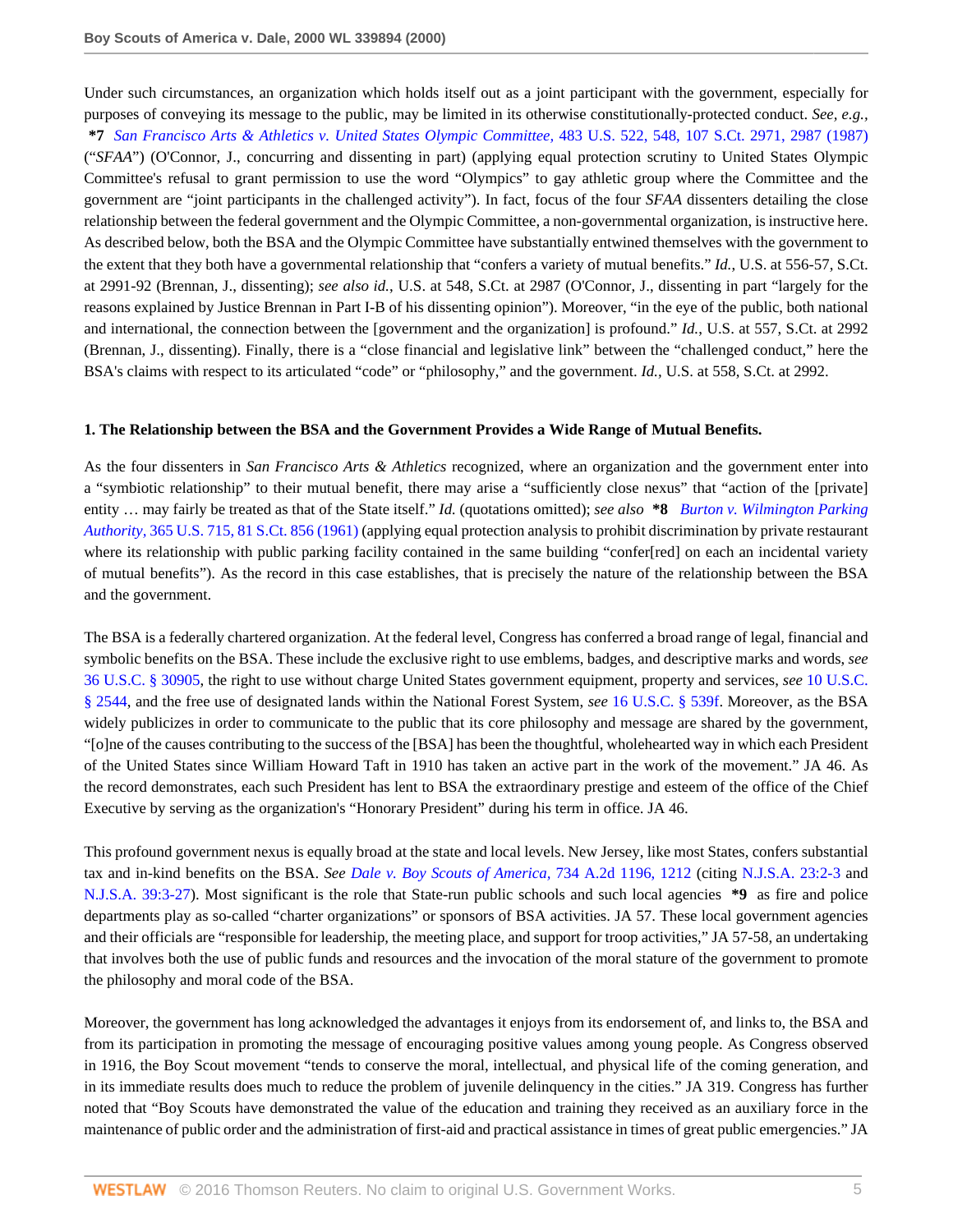319. In response to a 1934 appeal from President Franklin D. Roosevelt to help "the needy," Scouts contributed "by collecting nearly 2 million articles of clothing, household furnishings, and other articles for family needs." JA 49-50. President John F. Kennedy observed that, "the principles learned and practiced as Boy Scouts add to the strength of America and her ideals." JA 52. With respect to the "government agencies" that sponsor Boy Scout Troops, the BSA asserts that "[s]couting helps them achieve their objectives." JA 79. President Richard M. Nixon commended the BSA for teaching "good citizenship" and developing the potential of young citizens "for public service and [to] become effective leaders in their communities and in our nation." JA **\*10** 48. President Gerald Ford expressed his "confiden[ce] that [the BSA's] ability to bring ideals, values, and leadership training to millions of our young people will help to bring about a new era-a time in which not only our Republic will progress in peace and freedom, but a time in which the entire world shall be secure, and all its people free." JA 48. President Ronald Reagan observed that "the Scouts strengthen the cornerstone of individual freedom in our nation." JA 46.

# **2. The Relationship between the BSA and the Government Has Created A Profound Connection Between the Two in the Public Eye.**

The portion of Justice Brennan's opinion in *SFAA* in which Justice O'Connor concurred also relied on the observation that "in the eye of the public … the connection between the decisions of the United States Government and those of the [United States](http://www.westlaw.com/Link/Document/FullText?findType=Y&serNum=1987079680&pubNum=780&originatingDoc=I0ff6a7736be711d8b50e840760be4d98&refType=RP&fi=co_pp_sp_780_557&originationContext=document&vr=3.0&rs=cblt1.0&transitionType=DocumentItem&contextData=(sc.Search)#co_pp_sp_780_557) [Olympic Committee is profound."](http://www.westlaw.com/Link/Document/FullText?findType=Y&serNum=1987079680&pubNum=780&originatingDoc=I0ff6a7736be711d8b50e840760be4d98&refType=RP&fi=co_pp_sp_780_557&originationContext=document&vr=3.0&rs=cblt1.0&transitionType=DocumentItem&contextData=(sc.Search)#co_pp_sp_780_557) *SFAA*, 483 U.S. at 557 &. n.14, [107 S.Ct. at 2992 & n.14](http://www.westlaw.com/Link/Document/FullText?findType=Y&serNum=1987079680&pubNum=708&originatingDoc=I0ff6a7736be711d8b50e840760be4d98&refType=RP&fi=co_pp_sp_708_2992&originationContext=document&vr=3.0&rs=cblt1.0&transitionType=DocumentItem&contextData=(sc.Search)#co_pp_sp_708_2992) ("In *Burton* the Court also found significant evidence that would link the two actors in the public's eye.") (Brennan, J, dissenting). This conclusion was based in part on the fact that "[t]he President of the United States has served as the Honorary President of the USOC," and "[t]he national flag flies both literally and figuratively over the central product of the USOC, the United States Olympic Team." *Id.; see also Burton*[, 365 U.S. at 720;](http://www.westlaw.com/Link/Document/FullText?findType=Y&serNum=1961100551&pubNum=780&originatingDoc=I0ff6a7736be711d8b50e840760be4d98&refType=RP&fi=co_pp_sp_780_720&originationContext=document&vr=3.0&rs=cblt1.0&transitionType=DocumentItem&contextData=(sc.Search)#co_pp_sp_780_720) [81 S.Ct. at 859](http://www.westlaw.com/Link/Document/FullText?findType=Y&serNum=1961100551&pubNum=708&originatingDoc=I0ff6a7736be711d8b50e840760be4d98&refType=RP&fi=co_pp_sp_708_859&originationContext=document&vr=3.0&rs=cblt1.0&transitionType=DocumentItem&contextData=(sc.Search)#co_pp_sp_708_859) (finding close link in public eye based in part on the fact that "the Authority located at appropriate places [on the facility] official signs indicating the public character of the building, and flew from mastheads on the roof both the state and national flags").

For the better part of the past century, the BSA has cultivated, with recognized success, an equally strong **\*11** association in the public's mind between the government and its own activities and message of encouraging the physical, moral and mental development of young boys. By accepting not only the resources of the government but also its leadership - symbolic at the presidential level and actual at the local "charter organization" level - the BSA has joined with the government in promoting that perception. Like the Olympic Committee, the BSA has enlisted the United States President as its Honorary President, and the flag of the United States adorns every scout uniform and flies over scout activities. Confronted with scout meetings sponsored by local schools, led by local police and fire departments and supervised by local officials, held on government property with government monies and materials, and symbolically presided over and encouraged by the United States President, no member of the public could conclude other than that the BSA's message enjoys the full support of the government.

## **3. The BSA and the Government Have Close Financial and Legislative Links.**

Also, as the four dissenters noted in *SFAA* with regard to the USOC, the BSA's promotion of its message maintains close financial and legislative links to the government. Like the USOC, the BSA enjoys special federal legislative protection of its name and associated symbols such as badges and insignia, beyond the scope of ordinary patent law. *Compare* [36 U.S.C. §30905](http://www.westlaw.com/Link/Document/FullText?findType=L&pubNum=1000546&cite=36USCAS30905&originatingDoc=I0ff6a7736be711d8b50e840760be4d98&refType=LQ&originationContext=document&vr=3.0&rs=cblt1.0&transitionType=DocumentItem&contextData=(sc.Search)) ("The [BSA] corporation has the exclusive right to use emblems, badges, descriptive or designating marks, and words or phrases the corporation adopts.") *with* [36 U.S.C. § 380](http://www.westlaw.com/Link/Document/FullText?findType=L&pubNum=1000546&cite=36USCAS380&originatingDoc=I0ff6a7736be711d8b50e840760be4d98&refType=LQ&originationContext=document&vr=3.0&rs=cblt1.0&transitionType=DocumentItem&contextData=(sc.Search)) (restricting use of the words and symbols associated with the Olympics). Congress has justified these special legislative benefits as a protection against "those who are seeking to profit" from the popularity of the BSA. *See* JA 321. Moreover, each governmental **\*12** entity that undertakes to sponsor a Boy Scout troop is required by BSA Bylaws to provide "adequate facilities, supervision and leadership." JA 375. The support provided by governmental "charter organizations" is intended to and does have the effect of deeply involving governmental officials in affirmatively teaching the BSA's moral code and philosophy.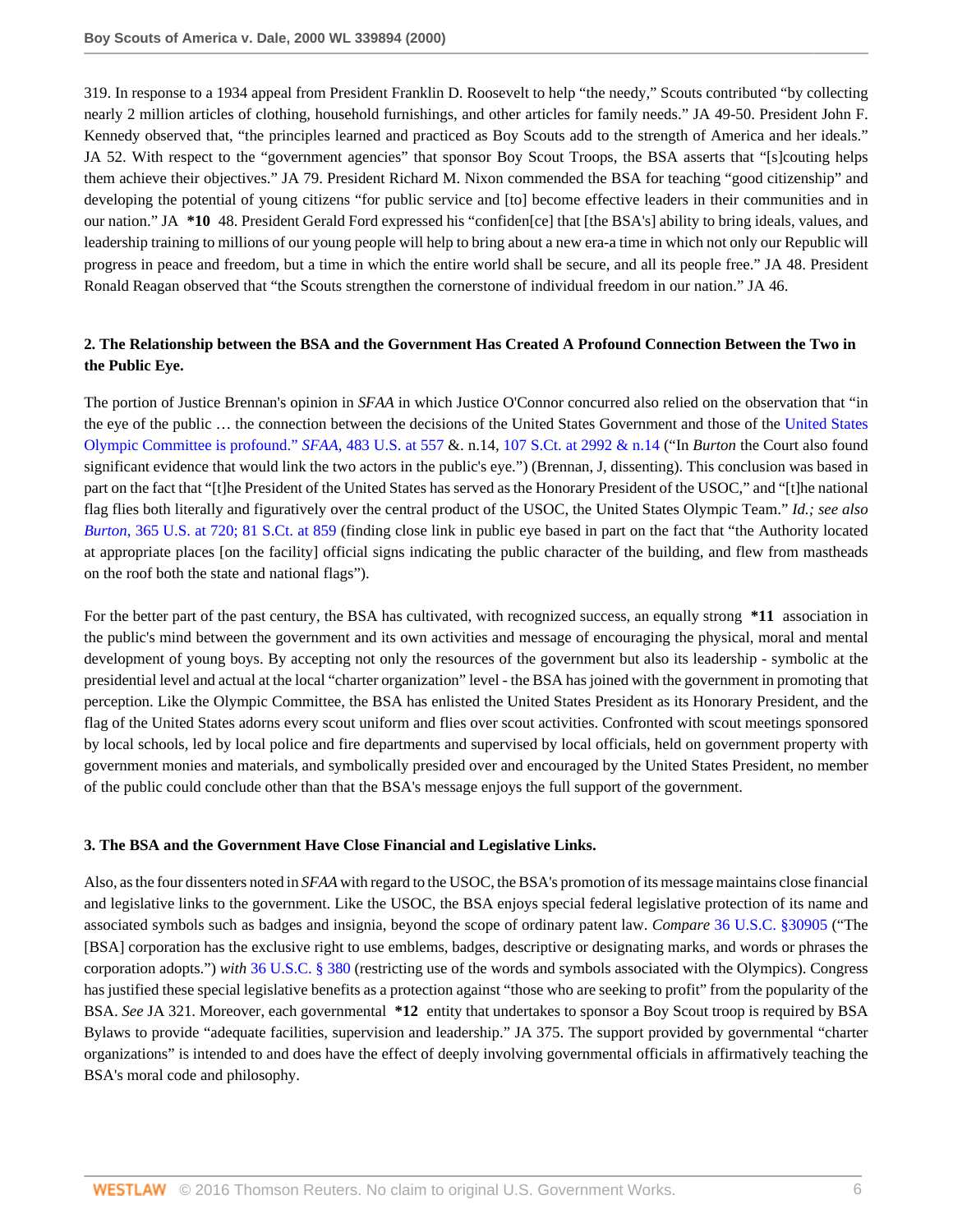# **4. States Have A Compelling Interest In Preventing Joint Governmental Partners From Engaging In Invidious Discrimination And Conscripting State And Local Entities Into Disseminating A Discriminatory Message Antithetical To State Policy And Practice.**

In light of this joint partnership between the government and the BSA in promulgating the organization's philosophy and code, and the resulting governmental imprimatur stamped on the organization and its message, the BSA cannot invoke its First Amendment rights to avoid anti-discrimination provisions in a way that would run afoul of the Equal Protection provisions of the Fifth and Fourteenth Amendments. Like the discriminatory law struck down by this Court in *[Romer v. Evans,](http://www.westlaw.com/Link/Document/FullText?findType=Y&serNum=1996118409&pubNum=708&originatingDoc=I0ff6a7736be711d8b50e840760be4d98&refType=RP&originationContext=document&vr=3.0&rs=cblt1.0&transitionType=DocumentItem&contextData=(sc.Search))* 517 U.S. [620, 116 S.Ct. 1620 \(1996\),](http://www.westlaw.com/Link/Document/FullText?findType=Y&serNum=1996118409&pubNum=708&originatingDoc=I0ff6a7736be711d8b50e840760be4d98&refType=RP&originationContext=document&vr=3.0&rs=cblt1.0&transitionType=DocumentItem&contextData=(sc.Search)) the BSA's claimed membership policy pursuant to which Respondent was excluded - a rule which "specifically forbid[s] membership to homosexuals," JA 137 - "is a status-based [provision] divorced from any factual context from which [one] could discern a relationship to legitimate state interests." *Romer*[, 517 U.S. at 635, 116 S.Ct. at 1629](http://www.westlaw.com/Link/Document/FullText?findType=Y&serNum=1996118409&pubNum=708&originatingDoc=I0ff6a7736be711d8b50e840760be4d98&refType=RP&fi=co_pp_sp_708_1629&originationContext=document&vr=3.0&rs=cblt1.0&transitionType=DocumentItem&contextData=(sc.Search)#co_pp_sp_708_1629). As this Court held in *Romer*, a status-based restriction on gay participation in an organization as profoundly connected to the government as is the BSA cannot rest on the rationale of "respect for other citizens' freedom of association, … in particular the liberties of [others] who have personal or **\*13** religious objections to homosexuality." *Id.* Yet, despite having enlisted governmental participation in its expressive activities, the BSA attempts to rationalize its discriminatory membership practices by relying precisely on the impermissible purposes - associational freedom to exclude gay members and a moral or philosophical objection to homosexuality - explicitly condemned in *Romer.* Like the statute invalidated there, the BSA's purported membership policy "identifies persons by a single trait and then denies them [access] across the board." *Id.*[, 517 U.S. at 633, 116 S.Ct. at](http://www.westlaw.com/Link/Document/FullText?findType=Y&serNum=1996118409&pubNum=708&originatingDoc=I0ff6a7736be711d8b50e840760be4d98&refType=RP&fi=co_pp_sp_708_1628&originationContext=document&vr=3.0&rs=cblt1.0&transitionType=DocumentItem&contextData=(sc.Search)#co_pp_sp_708_1628) [1628](http://www.westlaw.com/Link/Document/FullText?findType=Y&serNum=1996118409&pubNum=708&originatingDoc=I0ff6a7736be711d8b50e840760be4d98&refType=RP&fi=co_pp_sp_708_1628&originationContext=document&vr=3.0&rs=cblt1.0&transitionType=DocumentItem&contextData=(sc.Search)#co_pp_sp_708_1628). Accordingly, the BSA's discriminatory membership policy bears no rational relation to any legitimate end and given the BSA's ties to the government can support no legitimate expressive purpose protected by the First Amendment.

Moreover, the BSA's enlistment of the State of New Jersey as a sponsor and leader of its activities, despite that State's (and other sponsoring States') antidiscrimination policy, is entirely inconsistent with any expressive association claim based on exclusion from leadership positions of those that do not share the organization's purported stance on homosexuality. It makes no sense to seek and accept supervision, leadership and support from a State that affirmatively condemns sexual orientation discrimination, on the one hand, while simultaneously challenging the prohibition on the ground that it interferes with the organization's associational right to select leaders that share its views favoring the discrimination. While the churches, synagogues, and charitable youth organizations cited by the BSA, *see* Brief for Petitioner 32 & n.8, may be afforded the discretion to discriminate in selecting their leadership, none of those wholly private associations voluntarily invites leadership, sponsorship and supervision by State agencies  $*14$  which both administer and are subject to anti-discrimination laws - as the BSA has done here.

In short, as in *SFAA*, "[i]t would certainly be irony amounting to injustice," [483 U.S. at 558, 107 S.Ct. at 2992](http://www.westlaw.com/Link/Document/FullText?findType=Y&serNum=1987079680&pubNum=708&originatingDoc=I0ff6a7736be711d8b50e840760be4d98&refType=RP&fi=co_pp_sp_708_2992&originationContext=document&vr=3.0&rs=cblt1.0&transitionType=DocumentItem&contextData=(sc.Search)#co_pp_sp_708_2992) (quotation omitted), to permit a group like the BSA, incorporated "for the purpose of establishing through the boys of today the very highest type of American citizenship," JA 319, which enlists governmental entities into leadership positions, to teach prejudice and discrimination by example.

# **B. THE BSA'S PARTNERSHIP WITH THE GOVERNMENT IN ADVOCATING ITS PHILOSOPHY BELIES ITS CLAIM THAT DISCRIMINATING AGAINST GAY PERSONS IS A CENTRAL TENET OF ITS PHILOSOPHY**

As an evidentiary matter, the BSA's claim that its core message, moral code or philosophy cannot be reconciled with gay membership is undercut by its extraordinarily close relationship with the government and the gay-neutral message advocating positive moral values that it has espoused for decades in order to cement that government sponsorship. As the Supreme Court of New Jersey found, the record does not support the BSA's claim that a "shared goal[] of Boy Scout members is to associate in order to preserve the view that homosexuality is immoral." *Dale*[, 734 A.2d at 1224](http://www.westlaw.com/Link/Document/FullText?findType=Y&serNum=1999182240&pubNum=162&originatingDoc=I0ff6a7736be711d8b50e840760be4d98&refType=RP&fi=co_pp_sp_162_1224&originationContext=document&vr=3.0&rs=cblt1.0&transitionType=DocumentItem&contextData=(sc.Search)#co_pp_sp_162_1224) (quotation omitted). This conclusion is bolstered by evidence of the organization's extensive relationship with the government. None of the Congressional or State legislation, presidential endorsements or state and local sponsorship directed at supporting the BSA even remotely refer to any anti-gay purpose or message. In light of the organization and government's long and shared history of promulgating a **\*15**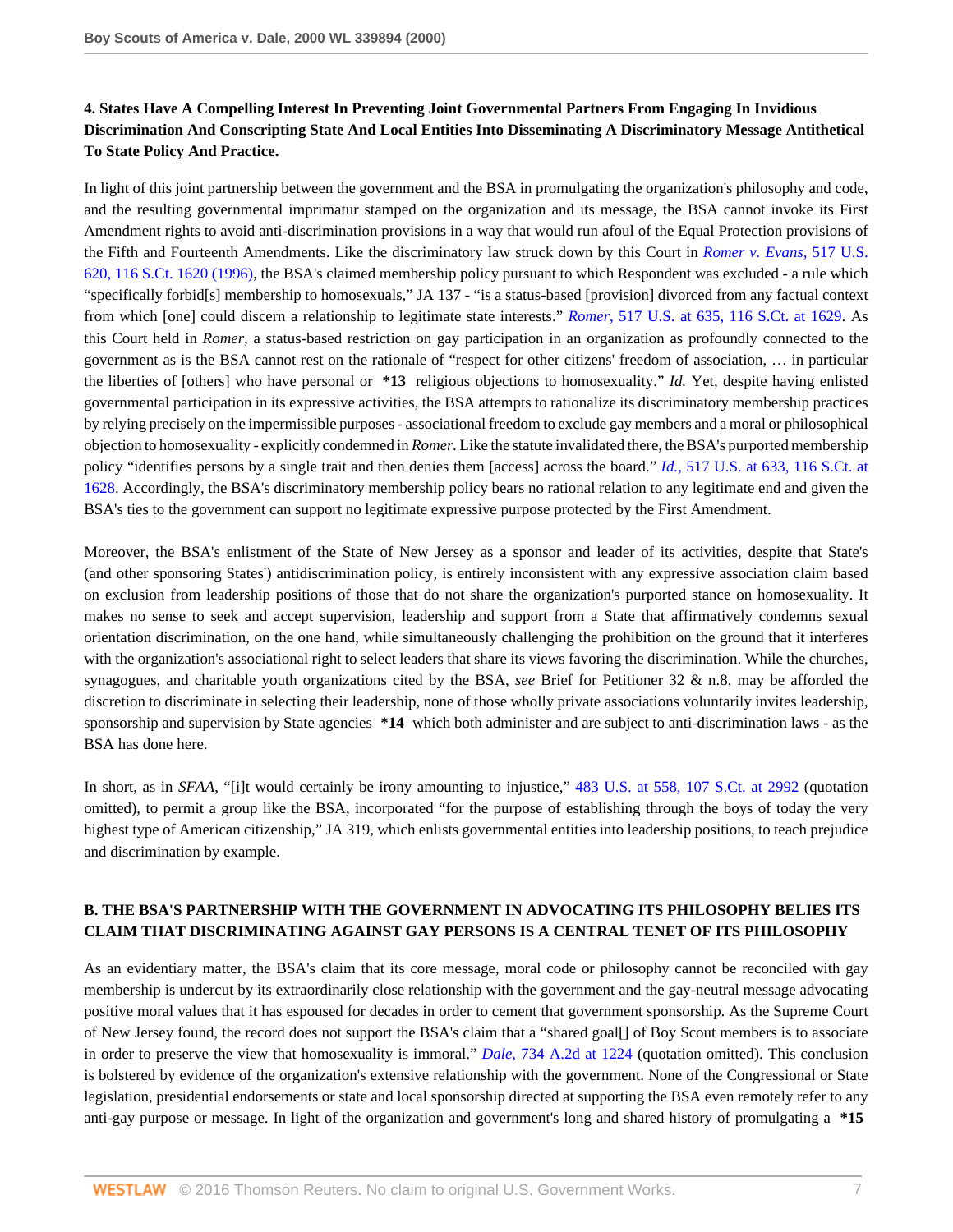message of wholesome ethics and values for young people, a message that always has been silent on sexual orientation, the BSA's present claim now that its message inherently conflicts with gay membership is wholly pretextual.

In fact, it is doubtful that the association could ever have solicited or obtained the governmental sponsorship it enjoys had it openly advanced its purported discriminatory message. Open exclusion of gay members would raise serious questions about the ability of the States with anti-discrimination laws like New Jersey's to continue to sponsor, lead and otherwise participate in BSA activities. In any event, the BSA cannot be heard to claim that it condenms homosexuality and excludes gay members as part of its core expressive purpose when, at the same time, it actively enlists as its leaders the agencies and officials of States that have espoused the contrary policy and have banned discrimination based on sexual orientation. As result, the New Jersey Supreme Court's finding that the respondent's "membership" does not violate the BSA's right of expressive association because his inclusion would not "affect in any significant way the BSA's existing members' ability to carry out their various purposes," *Dale*[, 734 A.2d at 1225](http://www.westlaw.com/Link/Document/FullText?findType=Y&serNum=1999182240&pubNum=162&originatingDoc=I0ff6a7736be711d8b50e840760be4d98&refType=RP&fi=co_pp_sp_162_1225&originationContext=document&vr=3.0&rs=cblt1.0&transitionType=DocumentItem&contextData=(sc.Search)#co_pp_sp_162_1225) (quotation omitted), should be upheld.

## **C. THE BSA HAS OVERLOOKED ITS CLOSE NEXUS WITH THE GOVERNMENT IN EXAGGERATING THE CONSEQUENCES OF THE DECISION OF THE COURT BELOW**

Finally, the BSA's dire warnings that affirmance of the New Jersey Supreme Court's opinion will trample on the associational rights of wholly private associations and will fundamentally change the face of America are without merit. **\*16** Contrary to the BSA's admonition that "any organization could find itself the target of a state's desire to enforce conformity to its ideas of desirable social change," Brief for Petitioners 37, the New Jersey decision does not reach nearly so far. The BSA's long-standing and entrenched links with the government make clear that the organization is not wholly private. The decision below simply permits States to serve their compelling interest in prohibiting irrational discrimination against their citizens by organizations which have voluntarily chosen to enmesh themselves - their finances, sponsorship, supervision, leadership, and most critically, their expressive purpose - with the government and have actively sought the imprimatur of the government for their articulated message. Such a result is hardly the "extraordinary limitation on freedom of association as it is commonly understood," that the BSA conjures. *See* Brief for Petitioners 37.

On the contrary, the Constitution is far more offended by the government's joint partnering with a private association in expressive conduct that advocates discrimination against, and exclusion of, a class of citizens, in contravention of the laws of many States. The expressive association rights of an organization to discriminate are reasonably limited where the organization has voluntarily joined forces to promote its message with a government that condemns - and is constitutionally prohibited from endorsing - the discrimination, and where the discrimination, like the policy the BSA attempts to defend here, is related to no rational state interest.

## **CONCLUSION**

For the reasons stated herein, *amici* respectfully request that this Court affirm the decision of the New Jersey **\*17** Supreme Court and hold that the expressive association rights of the BSA are not infringed by application of the State's anti-discrimination laws to prevent the BSA from excluding members based solely on their sexual orientation.

## **APPENDIX**

#### **DESCRIPTIONS OF** *AMICI CURIAE*

The Bar Association for Human Rights of Greater Houston, Inc. (BAHR) is a local bar association and is a Texas non-profit corporation serving lesbian, gay, bisexual, and transgendered lawyers, law students and legal professionals in the greater Houston, Texas area. BAHR sponsors educational seminars and assists lawyers in communicating with one another to better serve the citizens of Houston.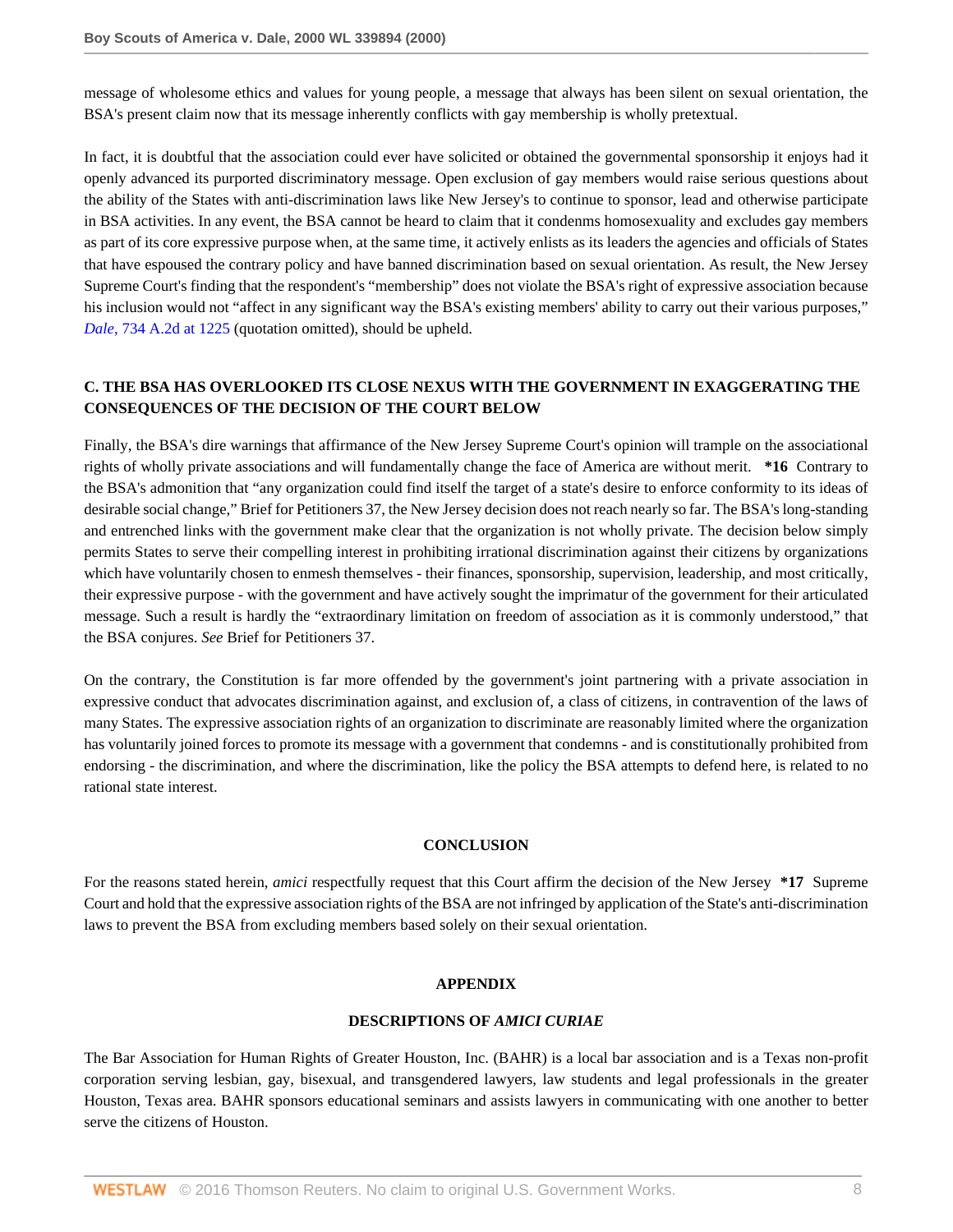The Bar Association of San Francisco (BASF) is the second-largest voluntary bar association in California, numbering over 9,500 members. BASF has a long and distinguished tradition of commitment to equality of opportunity, irrespective of income, for racial and ethnic minorities, women, gay men and lesbians, people with disabilities and others who have historically been the victims of discrimination. As an integral component of that commitment, the Association has historically stood in strong opposition to discrimination on the basis of sexual orientation.

The Center for Lesbian and Gay Civil Rights is a not-for-profit legal services organization providing legal assistance, representation and education for lesbians and gay men in Pennsylvania. The Center represents individuals in cases of public accommodation discrimination throughout Pennsylvania. It is common for Courts of the Commonwealth of Pennsylvania to look to the jurisprudence of New Jersey because of the proximity of the two states. Thus, the result in this case will be used as influential authority in similar cases litigated in Pennsylvania on behalf of clients of the Center for Lesbian and Gay Civil Rights. In addition, the Center for Lesbian and Gay Civil Rights is currently the largest lesbian and gay Civil rights organization in the Commonwealth of Pennsylvania. The Center responds to approximately 750 calls for legal assistance each year. The result in this case will inform the discussion of public and judicial policy in the Commonwealth in a variety of different areas of the law. The Center will be the primary vehicle for the development of this discussion. Accordingly, the Center seeks to join in this brief as amicus.

The Colorado Lesbian and Gay Bar Association is a voluntary professional association of attorneys and legal professionals which, among other activities, seeks to educate its members and the bar at large in the state of Colorado about legal issues confronting the gay, lesbian, bisexual and transgendered community. Chief among the legal issues confronting this community is the civil right of access to housing, employment and public accommodations by gay, lesbian, bisexual and transgendered persons. The determination in the case at bar that the appellant Boy Scouts of America is a place of public accommodation is of significant interest to our members, many of whom are themselves are gay, lesbian, bisexual or transgendered, and all of whom represent clients who are members of that community. Any interpretation of the status of "public accommodation" will impact our members, since virtually all of the state and local civil rights laws and ordinances in Colorado include provisions prohibiting discrimination in public accommodations. While only a few of those laws and ordinances include sexual orientation as a class attribute upon which such discrimination is banned, the impact of decisions concerning the reach of civil rights laws upon places of public accommodation will determine the extent to which our members and their clients can participate fully in American civil society.

Gay and Lesbian Lawyers of Philadelphia (GALLOP) is a bar association of over three hundred sixty (360) legal professionals and serves Eastern Pennsylvania, Delaware and Southern New Jersey. GALLOP is commited to the civil and human rights of gay men and lesbians, and is especially concerned with the enforcement of New Jersey's Law Against Discrimination (LAD). GALLOP has lawyer-members in New Jersey, and each year receives many requests from New Jersey citizens for legal referrals to assist with claims under the LAD.

GAYLAW, founded in 1990, is an independent, nonpartisan bar association serving lesbian, gay, bisexual, and transgendered lawyers, law students and legal professionals in the national capital area. GAYLAW, with a membership of over 300, works to advance the rights of lesbian and gay men, to be their voice within the legal community, and to improve their professional lives. A member of the National Lesbian and Gay Law Association, GAYLAW acts in coalition with other local and national groups dedicated to lesbian and gay concerns. GAYLAW appears as amicus curiae in cases where it can join other amici in providing perspective and argument from the viewpoint of its membership.

The Lesbian and Gay Law Association of Greater New York, Inc. (LeGaL) is a 20 year-old professional association of the lesbian and gay legal community in the New York metropolitan area with almost 500 members. A essential part of LeGaL's mission is to promote the civil rights of all people including lesbians, gays, bisexuals, and persons of transgender experience (LGBT). LeGaL is interested in the outcome of this case because the issues decided here will have a profound effect on the LGBT communities both in New York City and throughout the United States.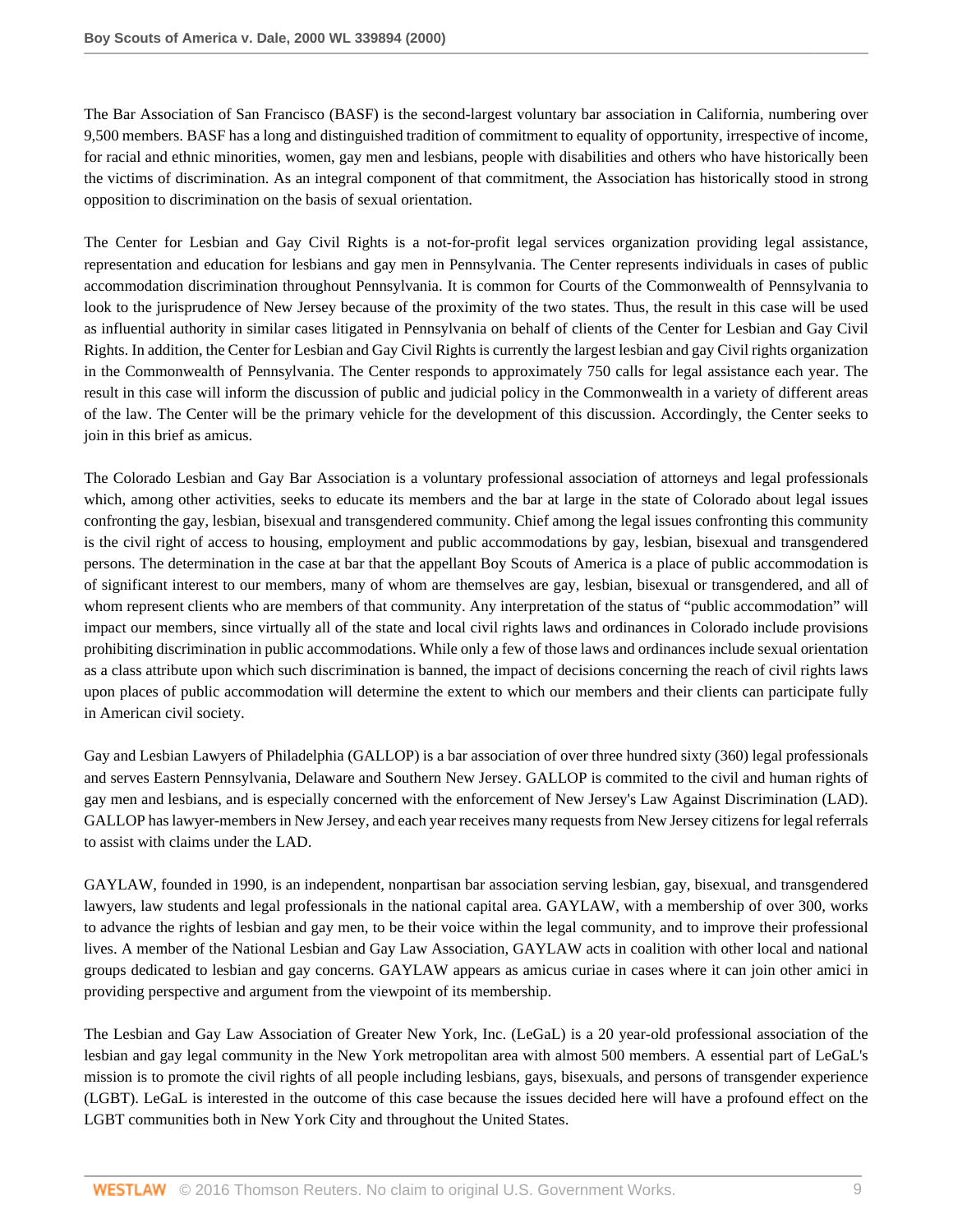LHR: The Lesbian and Gay Bar Association (LHR) is a not-for-profit association of lesbian, gay, bisexual and transgendered attorneys, judges, legal workers and law students in the Los Angeles, California area. Our mission is to provide a strong leadership presence within the legal profession and in the community at large through legal advocacy, educational activities, social functions and participation in civic activities in which we promote equality and fairness for all people. As a part of such efforts, we maintain an affiliate status with both the Los Angeles County Bar Association and the National Lesbian and Gay Law Association, as well as maintain cooperative relationships with other local and national associations or organizations around the country, to promote and protect the interests of lesbian, gay, bisexual and transgendered persons throughout the nation. LHR also takes particular interest in this case because of its potential impact upon similar cases which have either previously come before the California Supreme Court or are likely to in the future. Indeed, the very issue addressed by the New Jersey Supreme Court in this case was also taken up by our high court in *[Curran v. Mount Diablo Counsel of the Boy Scouts of America,](http://www.westlaw.com/Link/Document/FullText?findType=Y&serNum=1998075406&pubNum=4040&originatingDoc=I0ff6a7736be711d8b50e840760be4d98&refType=RP&originationContext=document&vr=3.0&rs=cblt1.0&transitionType=DocumentItem&contextData=(sc.Search))* 17 [Cal.4th 670 \(1998\).](http://www.westlaw.com/Link/Document/FullText?findType=Y&serNum=1998075406&pubNum=4040&originatingDoc=I0ff6a7736be711d8b50e840760be4d98&refType=RP&originationContext=document&vr=3.0&rs=cblt1.0&transitionType=DocumentItem&contextData=(sc.Search)) Cases such as these raise important constitutional questions of equal protection and religious freedom as well as the authority of government to put an end to discrimination that is public or private.

The Massachusetts Lesbian and Gay Bar Association (MLGBA) is a voluntary statewide professional association of lawyers maintaining a visible lesbian and gay presence within the Massachussetts legal community. MLGBA is affiliated with the Massachusetts Bar Association (MBA) and the National Lesbian and Gay Law Association (NLGLA). MLGBA promotes the administration of justice throughout Massachusetts for all person without regard to their sexual orientation, advocates for the enactment and enforcement of laws promoting equal rights and treatment for lesbians and gay men, and is thus interested in the outcome of this case, especially as it may affect the administration of Massachusetts' anti-discrimination statute, which prohibits discrimination on the basis of sexual orientation.

The Minnesota Lavender Bar Association (MLBA) is a recently-established organization whose membership includes gay, lesbian, bisexual, and transgendered (GLBT) attorneys, academics, students, and others involved in the legal profession. Based largely in the Twin Cities area, MLBA seeks to educate the legal profession regarding GLBT legal issues, assure that the legal system responds appropriately to GLBT individuals and concerns, and encourage awareness by GLBT individuals of their legal rights. Like New Jersey, Minnesota protects its citizens from discrimination based on sexual orientation. Consequently, MLBA's members and constituents are especially concerned when public organizations invoke private associational rights in an attempt to avoid the reach of State anti-discrimination laws.

The National Lesbian and Gay Law Association (NLGLA) was founded in 1988 as a voice for the nation's lesbian and gay attorneys. In 1992, the NLGLA was officially affiliated with the American Bar Association and has since that time participated actively in the ABA's House of Delegates on behalf of the lesbian, gay, bisexual, and transgendered legal community. The NLGLA also sponsors an annual conference at which hundreds of attorneys, judges, legislators, students and others gather from across the nation and around the world to address issues of current interest to the organization's members and to the clients we serve. The NLGLA and its members (many of whom live and practice in states and municipalities which have antidiscrimination statutes and ordinances) have a vital interest in the issues raised in this case.

Washington LEGALS is a professional organization of lawyers, legal workers, judges, paralegals, legal secretaries, investigators, law students, law professors, and other legal professionals dedicated to advancing the rights of the lesbian and gay community. LEGALS is an affiliate of the National Lesbian and Gay Law Association (NLGLA). LEGALS is recognized by the King County Bar Association, Washington State Trial Lawyers Association and the Washington State Bar Association as a minority bar association.

## Footnotes

<span id="page-9-0"></span>[<sup>3</sup>](#page-0-0) Counsel wish to acknowledge the assistance of Eric O. Bravin, an associate with Munger, Tolles & Olson, in the preparation of this brief.